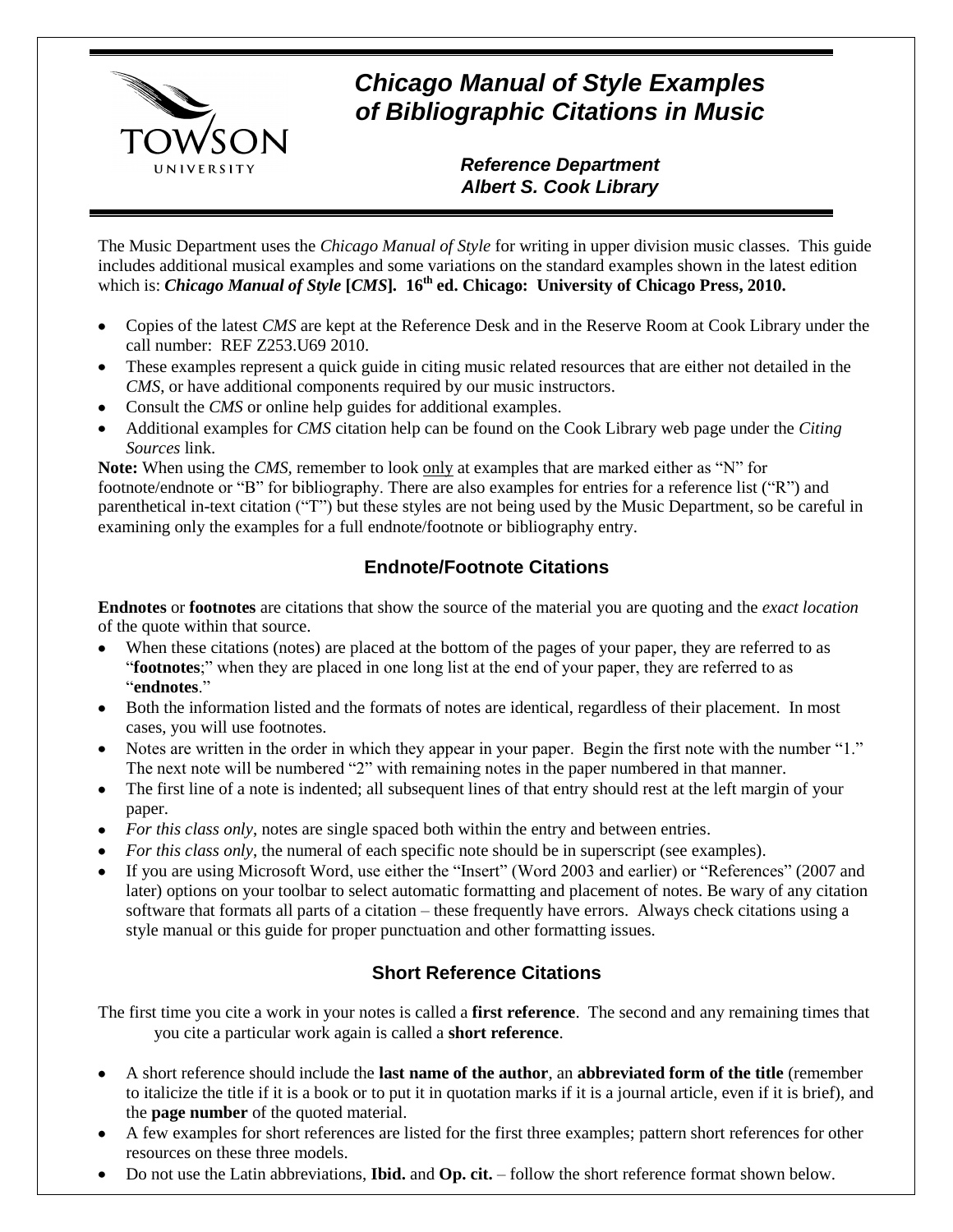## **Bibliography Citations**

The **bibliography** is the complete list of all the resources that you used in your paper, but it omits the exact page numbers found in a footnote/endnote entry. The bibliography is created in addition to your numbered footnote/endnote entries. Keep the following in mind when creating your bibliography:

- The bibliography is always placed at the end of your paper and consists of one long list of sources used.
- The order of information and punctuation within an entry will be slightly different from that found in the  $\bullet$ footnote entry.
- These entries are arranged in alphabetical order by the last name of the author of each of the resources you used in writing your paper.
- Recordings should appear at the end of the bibliography under the heading "Discography."
- The first line of a bibliography entry will rest at the left margin. The second and all subsequent lines of that entry should be indented.

*For MUSC 302,* double space between bibliography entries, but single space within each individual entry. Note: Some sections of MUSC 302 are asked to group their bibliographies into subgroups by resource type (for example: "Books," "Journal Articles," etc.) Check with your specific instructor to see if this is required. --------------------------------------------------------------------------------------------------------------------------

#### *Footnote/Endnote and Bibliography Examples in CMS Format*

#### **Book with One Author**

#### **Footnote/Endnote First Reference Entry***:*

<sup>12</sup>Oliver Sachs, *Musicophilia: Tales of Music and the Brain* (New York: Knopf, 2007), 53.

#### **Short Reference Footnote/Endnote:**

<sup>13</sup>Sachs, *Musicophilia*, 55.

#### **Bibliography Entry:**

Sachs, Oliver. *Musicophilia: Tales of Music and the Brain*. New York: Knopf, 2007.

#### ---------------------------------------------------------------------------------------------------------------------------- **Book with Two or Three Authors**

## **Footnote/Endnote First Reference Entry***:*

<sup>15</sup>Leonie E. Naylor, Mary Haynes, and Michael Lee Naylor, *Our Musical World: Creative Insights into a Planet's Cultural Diversity* (Ann Arbor, MI: Visions & Vibrations International, 2008), 59.

#### **Short Reference Footnote/Endnote:**

<sup>17</sup>Naylor, Haynes, and Naylor, *Our Musical World*, 63.

## **Bibliography Entry:**

Naylor, Leonie E., Mary Haynes, and Michael Lee Naylor. *Our Musical World: Creative Insights into a Planet's Cultural Diversity*. Ann Arbor, MI: Visions & Vibrations International, 2008.

## -----------------------------------------------------------------------------------------------------------------------------

#### **Book with Editor or Translator in Place of Author**

#### **Footnote/Endnote Entry***:*

<sup>20</sup>Caleb Scott, ed., *Led Zeppelin and Philosophy: All Will be Revealed* (Chicago: Open Court Publications, 2009), 132.

#### **Bibliography Entry:**

Scott, Caleb. *Led Zeppelin and Philosophy: All Will be Revealed*. Chicago: Open Court Publications, 2009.

## **Book with Editor or Translator in Addition to Author**

#### **Footnote/Endnote Entry***:*

<sup>21</sup>Berthold Litzmann, *Clara Schumann: An Artist's Life*, trans. Grace E. Hadow (New York: Vienna House, 1972), 202.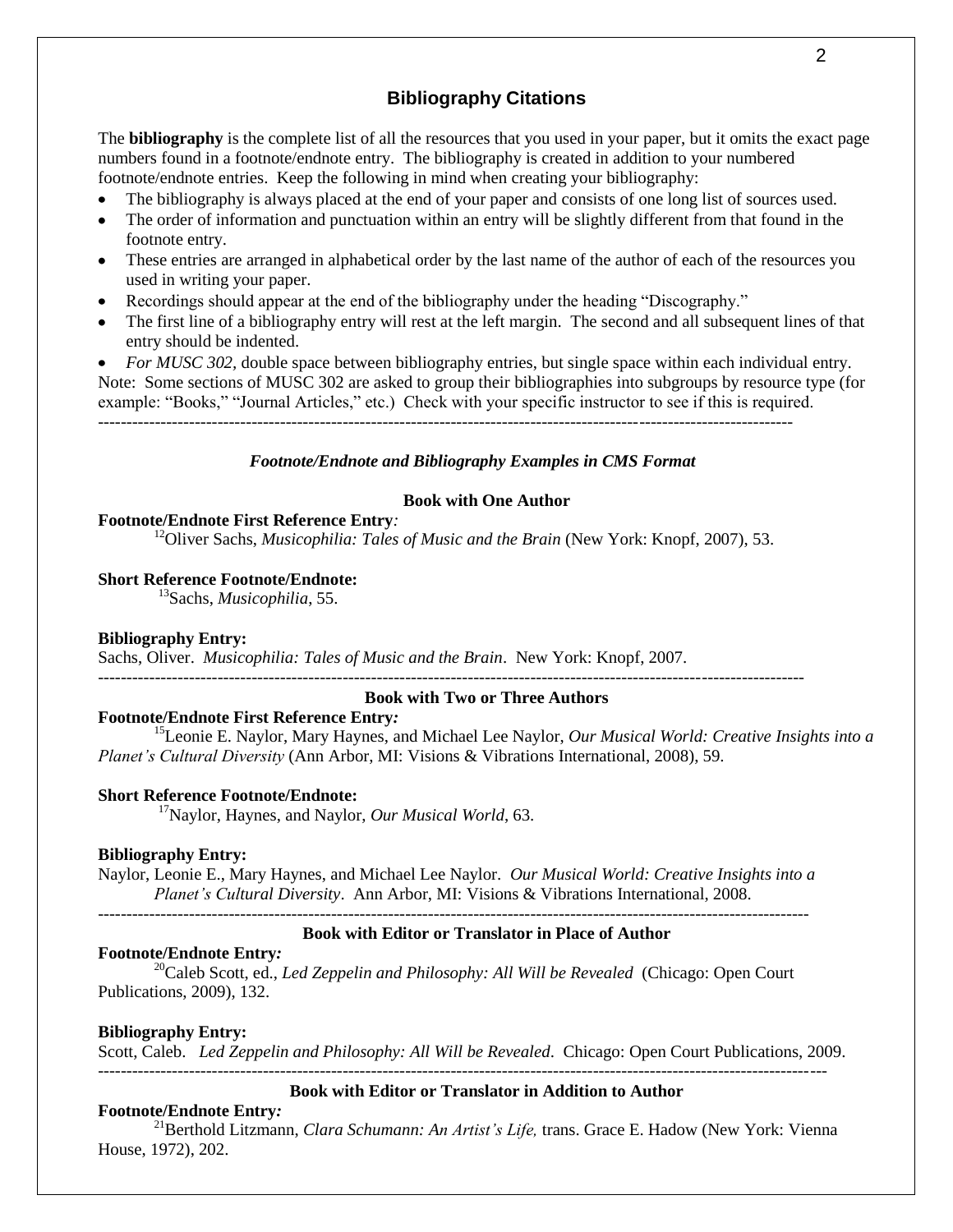#### **Bibliography Entry:**

Litzmann, Berthold. *Clara Schumann: An Artist's Life*. Translated by Grace E. Hadow. New York: Vienna House, 1972

-------------------------------------------------------------------------------------------------------------------------------

#### **Chapter or Part of a Book**

## **Footnote/Endnote Entry***:*

<sup>32</sup>Herta Blaukopf, "Mahler as Conductor in the Opera House and in the Concert Hall," in *The Cambridge Companion to Mahler,* ed. Jeremy Barham (Cambridge: Cambridge University Press, 2007), 298.

#### **Bibliography Entry:**

Blaukopf, Herta. "Mahler as Conductor in the Opera House and in the Concert Hall." In *The Cambridge Companion to Mahler,* edited by Jeremy Barham, 278-302. Cambridge: Cambridge University Press, 2007. ------------------------------------------------------------------------------------------------------------------------------

#### **Signed Entry in a Specialized Encyclopedia**

### **Footnote/Endnote Entry***:*

<sup>33</sup>Matthew Ryan Hoch, "Francis Poulenc," in *Musicians and Composers of the 20th Century,* ed. Alfred W. Cramer (Pasadena, CA: Salem Press, 2009), 396.

#### **Bibliography Entry:**

Hoch, Matthew Ryan. "Francis Poulenc." In *Musicians and Composers of the 20th Century.* Edited by Alfred W. Cramer, 396-398. Pasadena, CA: Salem Press, 2009.

-----------------------------------------------------------------------------------------------------------------------------

## **Journal Article Retrieved from an Online Database**

#### **Footnote/Endnote Entry:**

<sup>5</sup>David Wyn Jones, "The Symphony in Beethoven's Vienna," *Notes:The Quarterly Journal of the Music Library Association* 64, no. 2 (December 2007): 275, accessed May 20, 2009, *The Music Index Online.*

#### **Bibliography Entry:**

Jones, David Wyn. "The Symphony in Beethoven's Vienna." *Notes: The Quarterly Journal of the Music Library Association* 64, no. 2 (December 2007): 273-275. Accessed May 20, 2009. *The Music Index Online*.

--------------------------------------------------------------------------------------------------------------------------------

#### **E-book Retrieved from an Online Database**

## **Footnote/Endnote First Reference Entry:**

<sup>12</sup>William E. Caplan, *Classical Form: A Theory of Formal Functions for the Instrumental Music of Haydn, Mozart, and Beethoven* (New York: Oxford University Press, 1998), 97, accessed May 21, 2009, *Ebrary Academic Complete.*

#### **Bibliography Entry:**

Caplan, William E. *Classical Form: A Theory of Formal Functions for the Instrumental Music of Haydn, Mozart, and Beethoven.* New York: Oxford University Press, 1998. Accessed May 21, 2009. *Ebrary Academic Complete*.

-------------------------------------------------------------------------------------------------------------------------------

#### **Websites and Documents Retrieved from Websites**

#### **Footnote/Endnote First Reference Entry:**

<sup>15</sup>Ingrid Schwaegermann, "Schubert and Beethoven," Ludwig van Beethoven: The Magnificent Master, last modified March 3, 2011, http://www.raptusassociation.org/shubbeet\_e.htm.

#### **Bibliography Entry:**

Schwaegermann, Ingrid. "Schubert and Beethoven." Ludwig van Beethoven: The Magnificent Master. Last modified March 3, 2011. http://www.raptusassociation.org/shubbeet\_e.htm.

**Note:** For most Web sites, include an author, the title of the site, the sponsor, the date of publication or modified date, and the site's URL. Do not italicize a web site title unless the site is an online book or periodical. Use quotation marks for the titles of sections or documents in a web site. If a site does not have a date of publication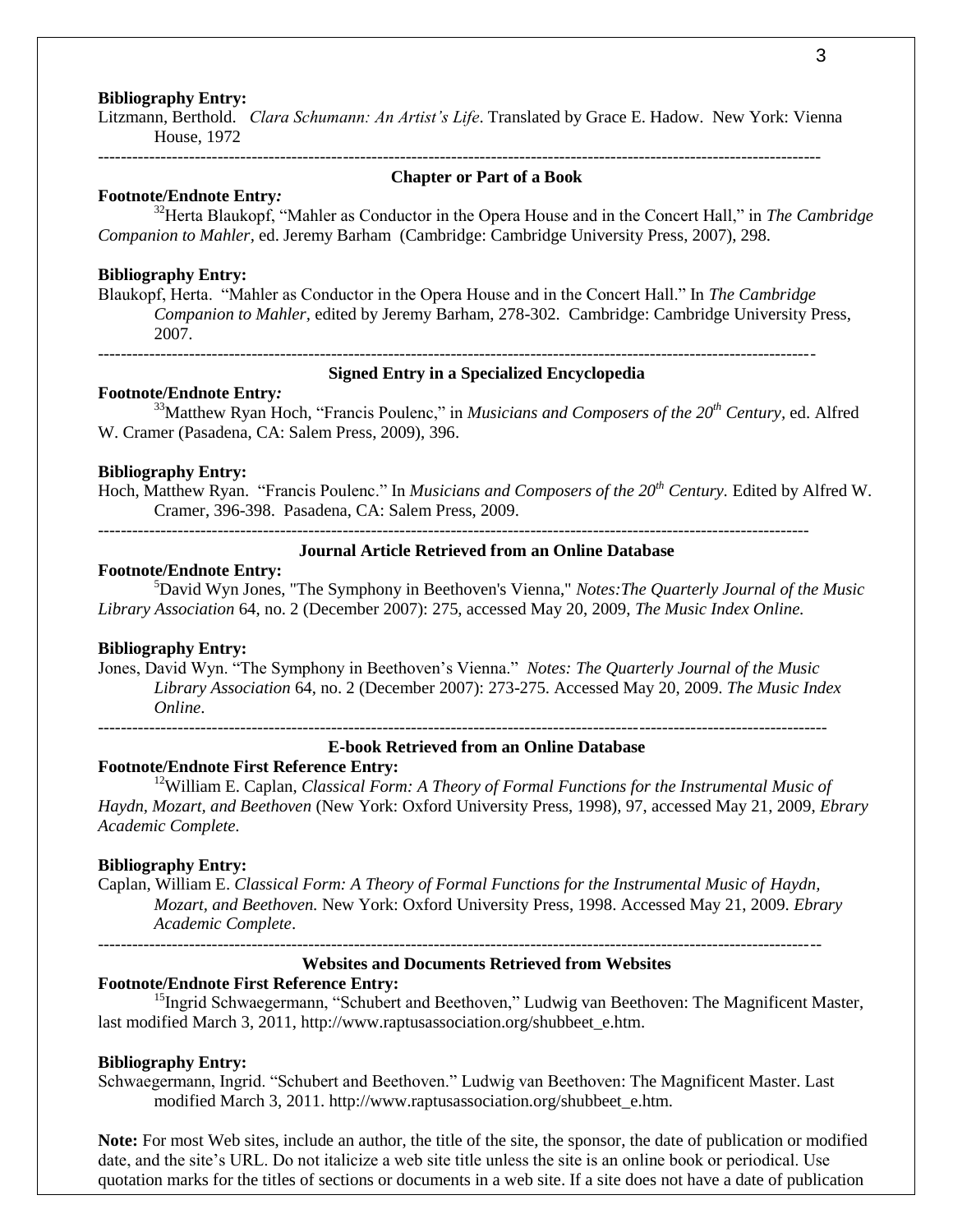or modified date, give the date you accessed the site. For sites missing some of the above pieces, list those parts present in the order described above.

---------------------------------------------------------------------------------------------------------------------------

## **Article from** *Grove Music Online* **Electronic Database**

**Footnote/Endnote First Reference Entry:**

<sup>3</sup>Malcolm Gillies, "Bartók, Béla, §1: 1881–1903, "*Grove Music Online,* accessed May 20, 2009, *Oxford Music Online*.

#### **Bibliography Entry:**

Gillies, Malcolm. "Bartók, Béla, §1: 1881–1903." In *Grove Music Online*. Accessed May 20, 2009. *Oxford Music Online.*

**Note:** *Grove Music Online* articles are often lengthy and have different authors for each section. Be sure to cite the author of the specific section that you are using.

---------------------------------------------------------------------------------------------------------------------------

## **Sound Recording – Portion of a Work/Recording**

#### **Footnote/Endnote Entry:**

5 Frédéric Chopin, *Ballade no. 4, op. 52*, from *Chopin: The Four Ballades, Berceuse, op. 57, Barcarolle, op. 60, Scherzo, op. 54, no. 4,* Evgeny Kissin (piano), RCA/Victor Red Seal 09026-63259-2, 1999, compact disc.

#### **Bibliography Entry:**

Chopin, Frédéric. *Ballade no. 4*, op. 52. From *Chopin: The Four Ballades, Berceuse, op. 57, Barcarolle, op. 60, Scherzo, op. 54, no. 4*. Evgeny Kissin (piano). RCA/Victor Red Seal 09026-63259-2. 1999, compact disc.

**-----------------------------------------------------------------------------------------------------------------------------**

## **Sound Recording – Complete Work/Recording**

#### **Footnote/Endnote Entry:**

<sup>5</sup>Gustav Mahler, *Symphony no. 9*, Berlin Philharmonic, conducted by Sir Simon Rattle, EMI 50999 501228 20, 2008, compact disc.

#### **Bibliography Entry:**

Mahler, Gustav. *Symphony no. 9*. Berlin Philharmonic. Conducted by Sir Simon Rattle.EMI 50999 501228 20. 2008, compact disc.

**-----------------------------------------------------------------------------------------------------------------------------**

#### **Sound Recording from a Streaming Service (Naxos Music Library)**

#### **Footnote/Endnote Entry:**

9 Johannes Brahms, *Symphony no.1 in C minor, op. 68*, London Symphony Orchestra, conducted by Neeme Jarvi, *Complete Symphonies,* Chandos CHAN9776-79, 1999, compact disc, accessed May 15, 2009. *Naxos Music Library.*

#### **Bibliography Entry:**

Brahms, Johannes. *Symphony no. 1 in C minor*, *op. 68*. London Symphony Orchestra. Conducted by Neeme Jarvi. *Complete Symphonies*. Chandos CHAN9776-79. 1999, compact disc. Accessed May 15, 2009. *Naxos Music Library*.

---------------------------------------------------------------------------------------------------------------------

## **Sound Recording Downloaded as MP3 File from Commercial Vendor (iTunes) Footnote/Endnote Entry:**

<sup>9</sup>Giacomo Puccini, *"*Nessun Dorma," from *Turandot*; Luciano Pavarotti (tenor), London Symphony Orchestra, conducted by Zubin Mehta, *Luciano Pavarotti – The Best,* Decca, 2005, MP3 file, downloaded May 12, 2009, *iTunes*.

#### **Bibliography Entry:**

Puccini, Giacomo. "Nessun Dorma." From *Turandot*; Luciano Pavarotti (tenor). London Symphony Orchestra. Conducted by Zubin Mehta. *Luciano Pavarotti – The Best*. Decca 2005, MP3 file. Downloaded May 15, 2009. *iTunes*.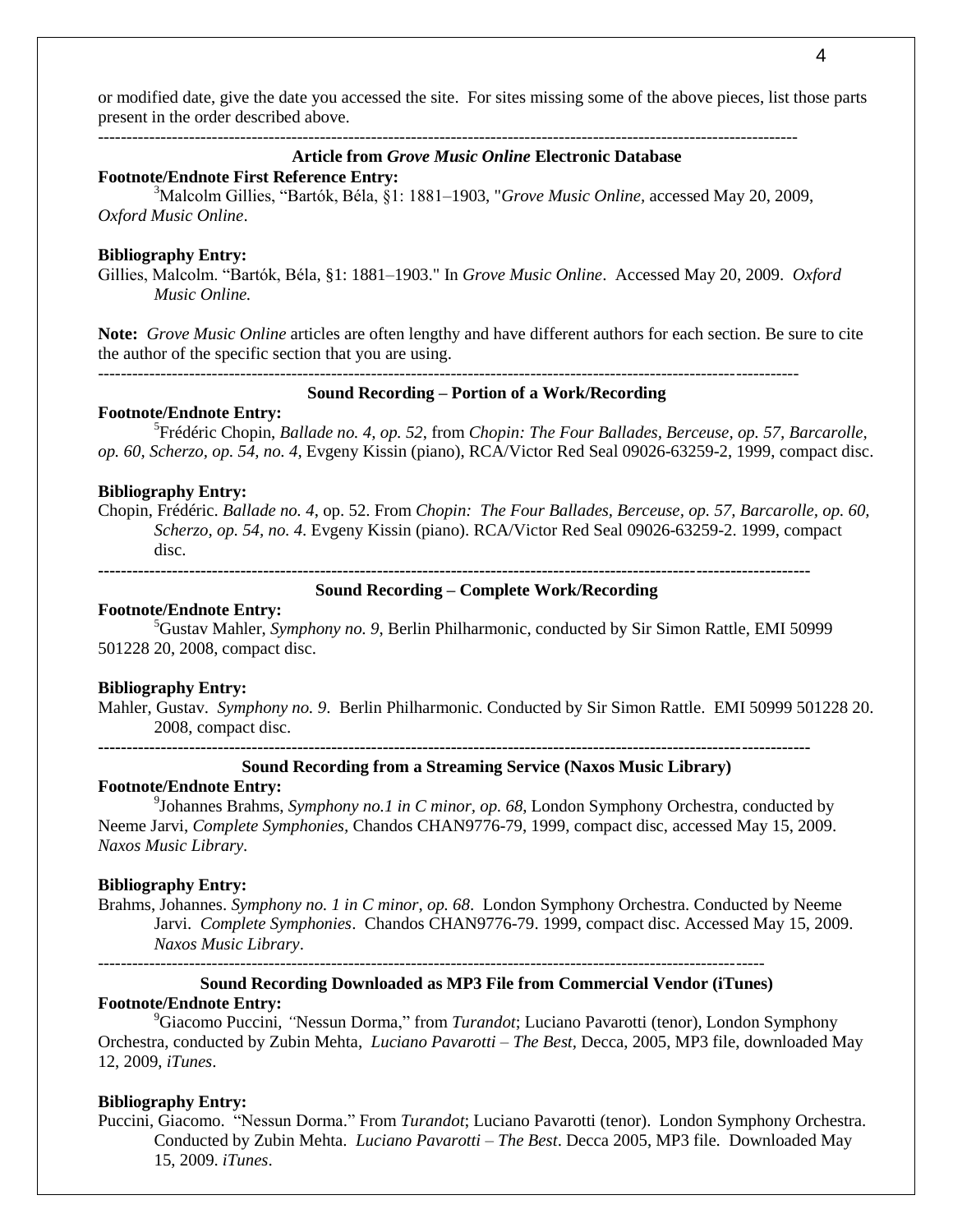#### **Liner Notes from a Sound Recording**

#### **Footnote/Endnote Entry:**

<sup>10</sup>Stephan Perreau, Liner Notes, *Clara Schumann (1819-1896): Piano Music*, Yoshiko Iwai (piano), Naxos 8.553501, 1999, compact disc.

#### **Bibliography Entry:**

Perreau, Stephan. Liner Notes. *Clara Schumann (1819-1896): Piano Music*. Yoshiko Iwai (piano). Naxos 8.553501. 1999, compact disc.

## **Score – Complete Work**

**Footnote/Endnote Entry:**

<sup>5</sup>Darius Milhaud, *La Création du Monde* (Paris: M. Eschig, 1929).

#### **Bibliography Entry:**

Milhaud, Darius. *La Création du Monde*. Paris: M. Eschig, 1929.

#### **Score – Portion of a Work**

#### **Footnote/Endnote Entry:**

<sup>7</sup>Gabriel Fauré and Paul Verlaine, "L'hiver est cessé," in *La Bonne Chanson: Nine Songs on Poems by Verlaine* (New York: International Music Company, 1954).

#### **Bibliography Entry:**

Fauré, Gabriel and Paul Verlaine. "L'hiver est cessé." In *La Bonne Chanson: Nine Songs on Poems by Paul Verlaine*. New York: International Music Company, 1954.

---------------------------------------------------------------------------------------------------------------------------

## **Score in PDF Format Downloaded from Internet**

#### **Footnote/Endnote Entry:**

<sup>15</sup>Ludwig van Beethoven, *Sonata No. 22 in F Major*, *op.54*, ed. Heinrich Schenker (Vienna: Universal Editions, 1918-1921, reprint, New York: Dover Publications, 1975), accessed May 22, 2009, International Scores Music Library Project,

http://imslp.org/wiki/Piano\_Sonata\_No.22%2C\_Op.54\_%28Beethoven%2C\_Ludwig\_van%29.

#### **Bibliography Entry:**

Beethoven, Ludwig van. *Sonata No. 22 in F Major*, *op.54,* Edited by Heinrich Schenker. Vienna: Universal Editions, 1918-1921. Reprint, New York: Dover Publications, 1975. Accessed May 22, 2009, International Scores Music Library Project,

http://imslp.org/wiki/Piano\_Sonata\_No.22%2C\_Op.54\_%28Beethoven%2C\_Ludwig\_van%29.

---------------------------------------------------------------------------------------------------------------------------

## *Youtube***.***com* **Website Video Clip**

#### **Footnote/Endnote Entry:**

<sup>24"</sup>Martha Argerich at the Chopin International Competition," [n.d.], video clip, accessed May 21, 2009,YouTube, http://www.youtube.com/watch?v=a0nInkOn0zQ.

#### **Bibliography Entry:**

- "Martha Argerich at the Chopin International Competition." [n.d.]. Video clip. Accessed May 21, 2009. YouTube. *www.Youtube.com*, http://www.youtube.com/watch?v=a0nInkOn0zQ.
- **Note:** The abbreviation "**n.d."** in the above examples means "no date." If your video clip has information that provides a date the video was made, cite that date in the entry. If not, use "n.d." and place the abbreviation in square brackets.

---------------------------------------------------------------------------------------------------------------------------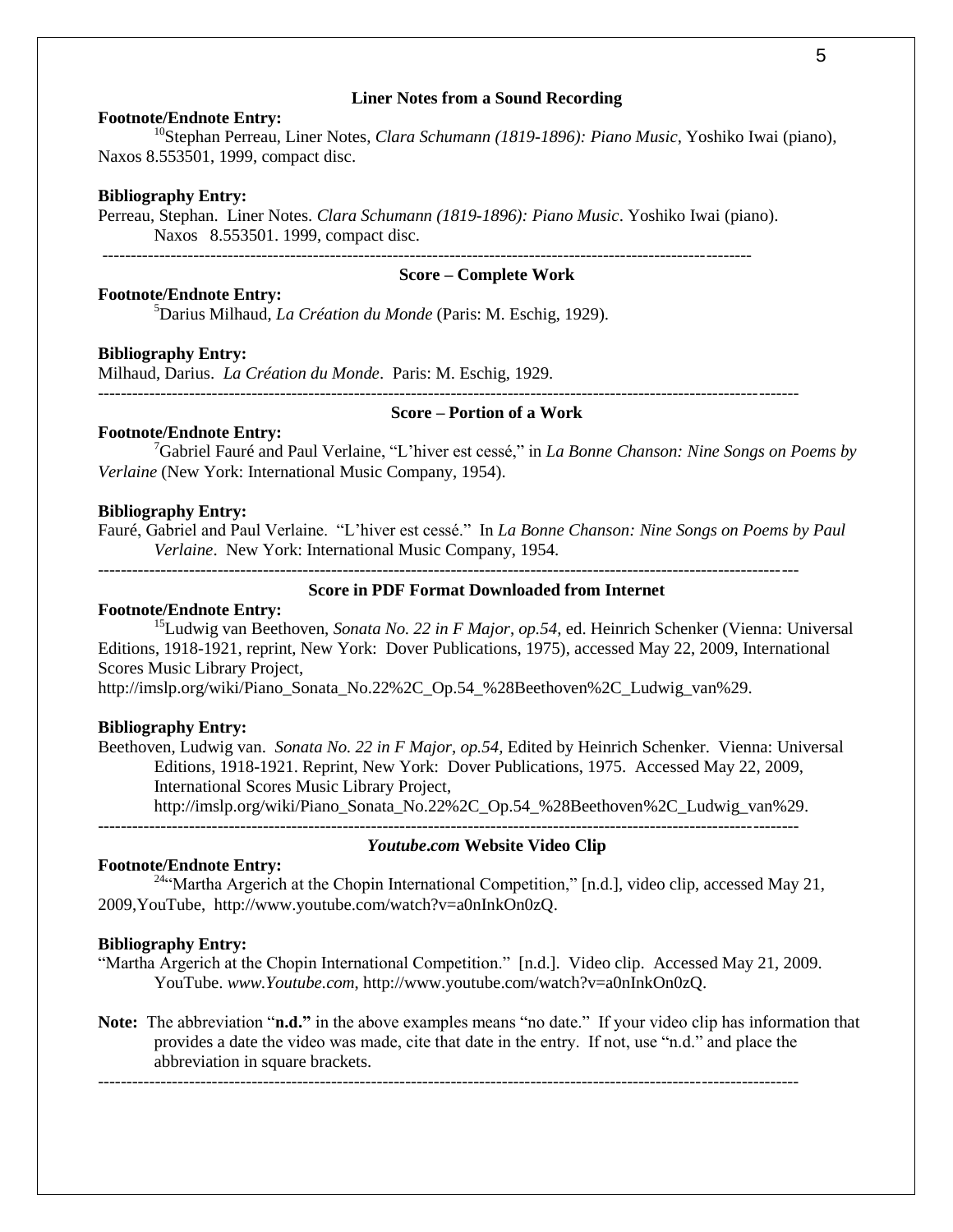## **Labeling Musical Excerpts as Examples in Your Paper**

- All musical examples should have a caption placed above the example to identify it.
- Musical examples will be numbered in the order that they occur in your paper (Example 1, Example 2, etc.).
- The caption should list the composer and title of the work (with proper italicization or quotation marks as needed), with measure numbers identifying the exact location of the excerpt within the score.
- Do not put a footnote by the musical example, but list the score in your bibliography.
- Place the musical example even with your left margin.
- Whenever possible, try to use an authoritative edition of the score that does not show fingering recommendations or editorial comments.
- If you create your own musical example using computer software or photocopy and crop images, be sure to include notational braces, beams, clefs, key signatures, meter markings, and remember to indicate instrumentation.
- Begin and end excerpts with complete measures; do not begin or end an example in the middle of a measure.



## **Labeling and Inserting Tables in Your Paper**

Sometimes information you are presenting in your paper is best displayed in a table format. Use a table when you want to compare and contrast information, present data in chronological order, or organize a large amount of data into manageable divisions for ease of use by your reader. Keep these things in mind when creating a table:

Tables should have a number (Table 1, Table 2, etc.) and in most cases, a title which identifies the content. The title should be brief and capitalized as you would a sentence.

## **Table Caption Examples:**

Table 1. *The Magic Flute* arias organized by voice type

Table 2. Mahler's symphonic works by date of composition

- Use the tab key to make sure that all columns line up properly.
- Be sure to label columns so that the information is clear to the reader.
- Use the "Table" command from the drop down menu in Microsoft Word (2003 and earlier) or the Insert command (2007 and later) to draw a table with the specific number of columns and rows that are needed.
- Place the table in the center of your manuscript, not even with the left margin.